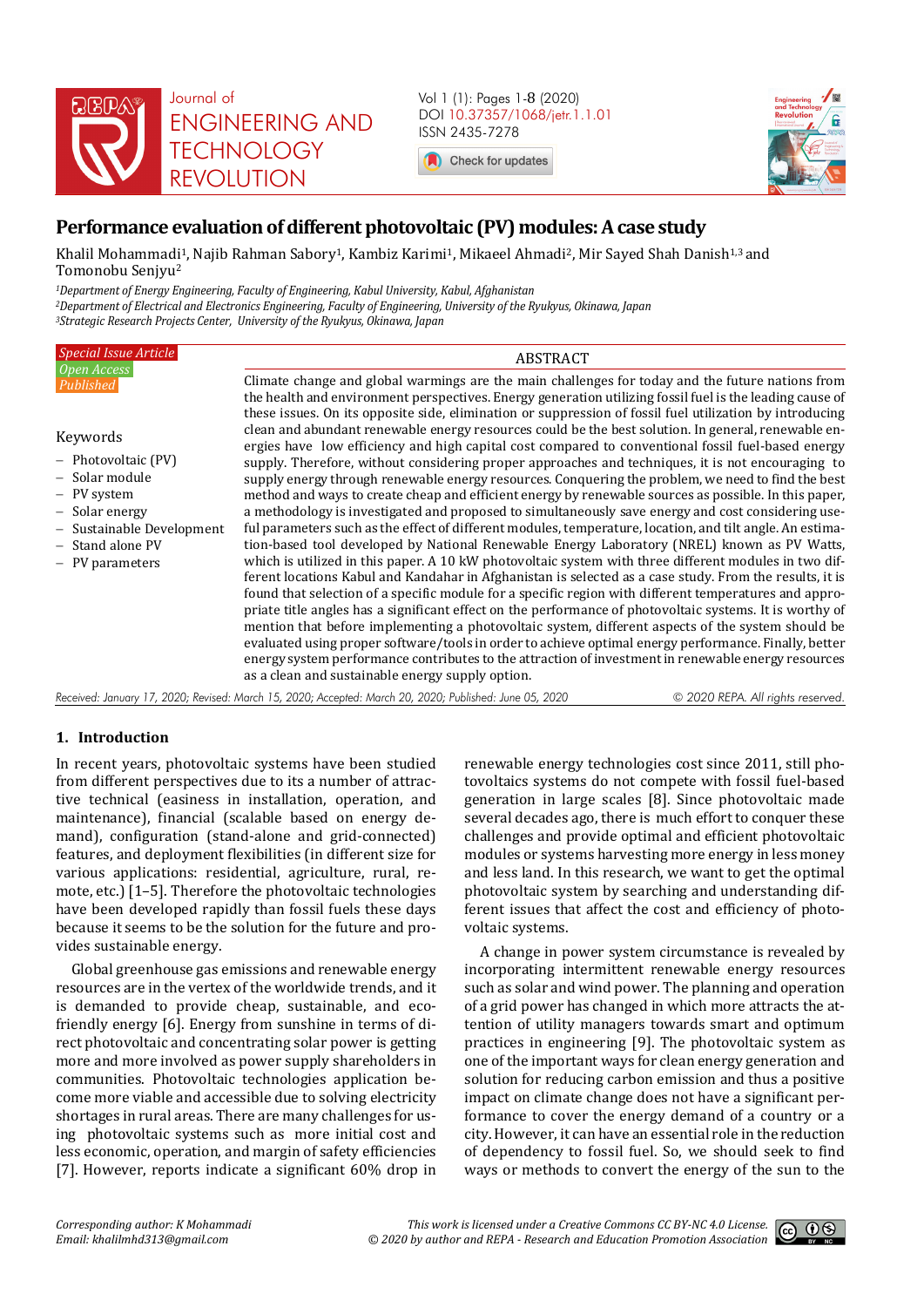electricity as efficiently as possible. For this, we need to find the factors which affect the performance of photovoltaic systems. Research interest in the integration of renewable energy into power system has risen significantly among researchers. As the renewable energy technology is investigated to be more reliable and economically feasible, a trend has been made to interconnect renewable energy resources into the existing power system, offering more practicability to end-users, such as [10]:

- reliability improvement and access to electricity;
- peak load shaving;
- selling electricity back to utilities or other consumers;
- power quality improvement

 To achieve the highest contribution of renewable energy resources specifically solar power in this research, several technical factors should be investigated and explored. Performance of a photovoltaic system is affected by different factors [11], which is interest of current study to be analyzed. Among different factors, here four-factors are considered to be discussed which have significant impact on the energy output of photovoltaic systems. These factors are different modules which we used for our system, effect of temperature, different location with the different weather condition, and optimum tilt angle for our photovoltaic system. This research covers general ideas about increasing performance and decreasing the cost of photovoltaic systems as well as exploring an optimal module to be used in a specific area.

### **2. Problem statement**

There are many issues once considering a photovoltaic system as a sustainable energy resource such as; less efficiency of modules, effect of temperature, dependency on the location (irradiance), and required optimal tilt angle. Different technologies and methods used to build efficient photovoltaic cells and modules. For example, there are using multi-junction tandem cells semiconductors like Gallium Arsenide and Gallium Indium Phosphide to achieve more than 30% efficiency. However, Its efficiency is acceptable, but is costly and not suitable for use in the largescale photovoltaic system. Alternatively, there is singlecrystalline silicon with more than 20% efficiency. It has the second most share of the photovoltaic market, and its cost is appropriate for small and large scale of a photovoltaic system. Furthermore, there are technologies like polycrystalline and amorphous thin-film than its efficiency is between 11.5% to 19.5% [12]. The polycrystalline technology has the largest share of the photovoltaic market because its cost and efficiency are suitable [13].

Also, some photovoltaic module's parameters like open-circuit voltage, short circuit current, maximum output power, and fill factor affected by temperature [14]. For example, open-circuit voltage, maximum output power and fill factor decrease by temperature and short circuit current increase by temperature, which affect the

efficiency. The different photovoltaic technologies have different temperature coefficients, however, its temperature coefficients are less and it may vary between - 0.5%/℃ to -0.26%/℃. Furthermore, it can have a large effect during warm weather and decrease the performance of the photovoltaic system [6].

Moreover, every location has its characteristics like sunny hours in a day or sunny days in a year, the temperatures during the month and year, and the amount of irradiance which absorbs by earth surface as well as the intensity of the sun's rays. These parameters significantly affect the efficiency of conversion of solar energy to the electricity by photovoltaic cells. Therefore, the location in the design of the photovoltaic system is very important, and it directly affects the efficiency of a photovoltaic system [15,16]. It means a location with direct radiation of the sun and a long period of daylight will receive more isolation. Since the more energy or the irradiance of the sun received by the photovoltaic module, the more energy it can produce as electricity. This dependency of the photovoltaic system to location is one of the negative points for photovoltaic systems.

Finally, the angle of solar radiation varies during of year, because the sun is not always at the one position and its location during the year, month and day varies. Generally, in the northern hemisphere, the photovoltaic oriented toward the south side and in the southern hemisphere oriented toward the north side and the incident of solar radiation depends on the tilt angle of the photovoltaic module. The tilt angle of photovoltaic modules is an important parameter in photovoltaic systems, it depends on the location of the sun. And it is very important to choose an appropriate tilt angle or use system to track the sun to harvest maximum power from the photovoltaic system.

### **3. Solution mechanisms**

To determine the best possible solution of previously mentioned issue following steps are suggested in this research. First, we will seek to find an appropriate photovoltaic module. It is obvious that if we choose a module with high efficiency is good but they are expensive and are not suitable to use on large scale plants. Also, a high efficiency does not mean to have good performance, there are some other factors that should be attained to have the best photovoltaic system performance and output Such as temperature coefficient, location, and tilt angle. Therefore, selection of modules with appropriate efficiency and temperature coefficient is required in this step.

Second, after choosing the appropriate module with a suitable temperature coefficient, it is time for selection of best location for our photovoltaic system. For the selection of location, we should attain the temperature and the sunny hours of the day.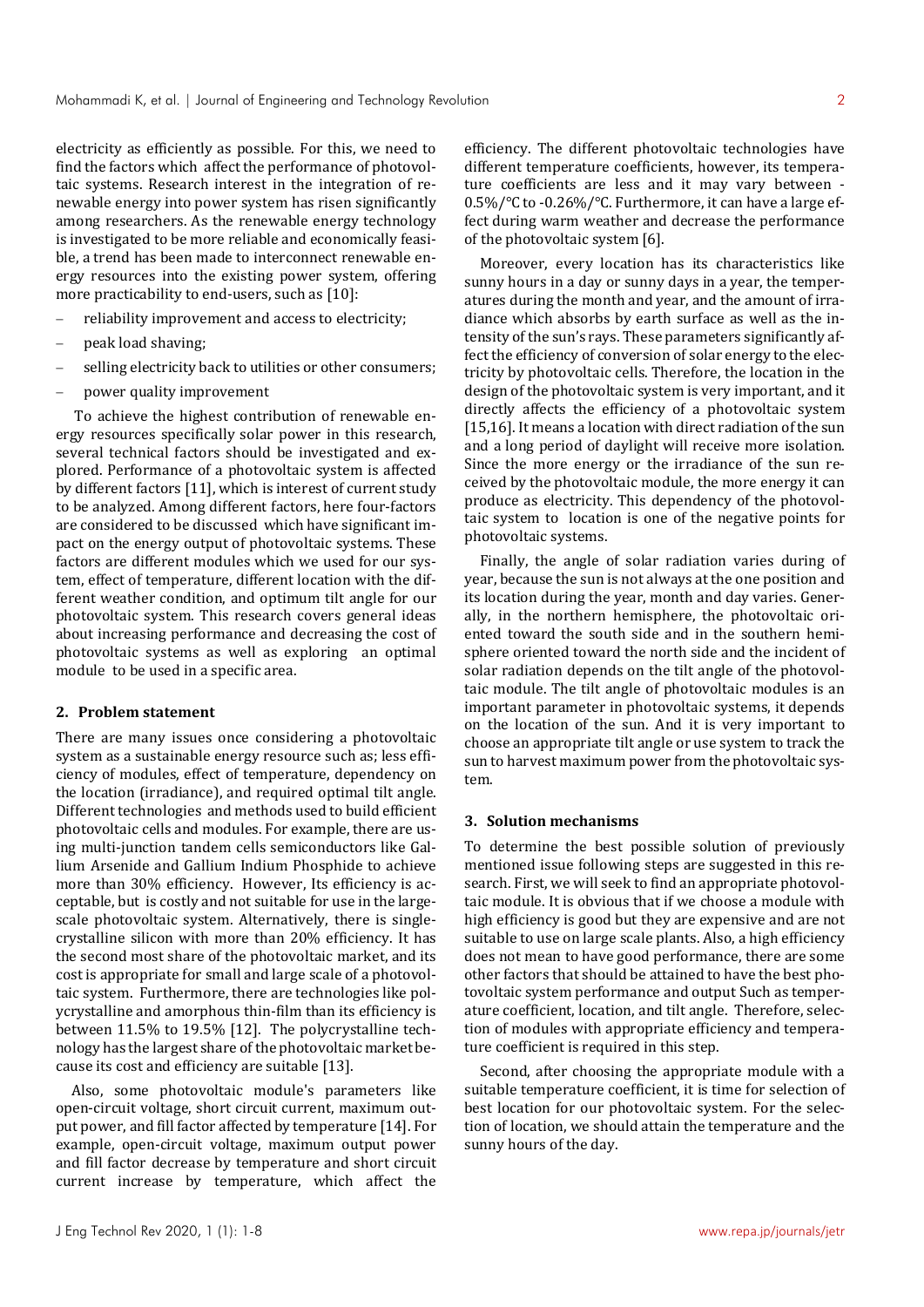Third, we should find an optimum tilt angle for a specific location. However, there is a tracking system available to move the module in its maximum irradiance, but is leads to high capital cost of photovoltaic system which is economically not suitable. Therefore, a fixed tilt angle to obtain maximum energy is highly recommended.

#### **4. Local data analysis**

Finding out the best possible module, location, and installation tilt angle, a simple method using an estimation tool (PV Watt) is carried out in this research [17]. PV Watt is a tool powered by NREL that estimates the energy production and cost of energy of grid-connected photovoltaic energy systems throughout the world. This allows us to estimate the energy production and performance of the photovoltaic system in a different area. PV Watt is used to estimate these important parameters for Kabul and Kandahar city of Afghanistan.

### *4.1. Effect of different module on performance of photovoltaic systems*

To investigate how much the different module affects performance of the photovoltaic system on the specific location, two different locations in two cities with different weather condition are selected. PVwatts is used to estimate the monthly DC output of the proposed 10 kW photovoltaic system. Three types of photovoltaic modules for our estimation are considered ,which have different characteristics. For example, the first module is crystalline silicon with 15% efficiency and temperature coefficient (- 0.47%/℃). The second module is crystalline silicon with 19% efficiency and temperature coefficient (-0.35%/℃). The third module is a thin film with a 10% efficiency and temperature coefficient (-0.20%/℃). After estimation based on PVwatts, DC output of these three modules are found as shown in Table 1 and Table 2.

**Table 1:** DC output of different module for Kabul city.

| Month           | Module 1 (kWh) | Module 2 (kWh) | Module 3 (kWh) |
|-----------------|----------------|----------------|----------------|
| Jan             | 1317.86        | 1325.10        | 1331.02        |
| Feb             | 1086.02        | 1085.17        | 1081.59        |
| Mar             | 1588.87        | 1611.95        | 1633.83        |
| Apr             | 1589.83        | 1618.90        | 1648.41        |
| May             | 1781.24        | 1833.85        | 1891.81        |
| Jun             | 1880.96        | 1944.40        | 2013.64        |
| Jul             | 1855.32        | 1925.90        | 2004.07        |
| Aug             | 1741.02        | 1812.11        | 1890.37        |
| Sep             | 1683.02        | 1752.04        | 1827.28        |
| 0 <sub>ct</sub> | 1676.81        | 1731.69        | 1792.06        |
| Nov             | 1510.15        | 1533.41        | 1557.99        |
| Dec             | 1432.17        | 1443.64        | 1454.80        |
|                 |                |                |                |

| <b>Table 2:</b> DC output of different module for Kandahar city. |  |
|------------------------------------------------------------------|--|
|------------------------------------------------------------------|--|

|     | Month Module 1 (kWh) Module 2 (kWh) Module 3 (kWh) |         |         |
|-----|----------------------------------------------------|---------|---------|
| Jan | 1321.40                                            | 1329.02 | 1334.45 |

| Feb | 1236.63 | 1244.12 | 1249.49 |  |
|-----|---------|---------|---------|--|
| Mar | 1688.54 | 1724.41 | 1761.08 |  |
| Apr | 1704.54 | 1748.45 | 1794.78 |  |
| May | 1883.97 | 1949.14 | 2020.77 |  |
| Jun | 1828.33 | 1912.52 | 2007.28 |  |
| Jul | 1772.11 | 1866.59 | 1974.81 |  |
| Aug | 1710.13 | 1788.38 | 1877.18 |  |
| Sep | 1719.81 | 1790.97 | 1868.66 |  |
| Oct | 1784.79 | 1842.13 | 1904.75 |  |
| Nov | 1617.90 | 1656.11 | 1698.43 |  |
| Dec | 1590.01 | 1605.25 | 1620.46 |  |

### *4.2. Effect of Temperature on the performance of photovoltaic systems:*

Temperature has a significant effect on the performance of photovoltaic systems. For finding the effect of temperature on the output of the photovoltaic system, we need to find the temperature of the specific location and estimate the performance of photovoltaic systems. For this purpose, we chose Kabul city and Kandahar city with different temperatures which are in different climate conditions and suitable for a wide range of study.

At first, we find the ambient temperature of Kabul city and Kandahar city by using the NREL estimation Tool (PVwatts) and cell temperature of the module on the Kabul city and Kandahar city accordingly. Table 3 and Table 4summarize the monthly ambient temperature and cell temperature of these two cities. Table 3 shows, the maximum average temperature for Kabul city 27℃ in August, and the cell temperature 43℃. The maximum average ambient temperature is 33℃ in July, and the cell temperature is 50℃ for Kandahar city, as shown in Table 4.

**Table 3:** Ambient temperature and cell temperature of Kabul city

| Month | Ambient temperature $(^{\circ}C)$ | Cell temperature $(^{\circ}C)$ |
|-------|-----------------------------------|--------------------------------|
| Jan   | 2.57                              | 17.58                          |
| Feb   | 2.70                              | 14.67                          |
| Mar   | 10.34                             | 24.45                          |
| Apr   | 12.90                             | 27.89                          |
| May   | 21.32                             | 35.65                          |
| Jun   | 25.45                             | 40.13                          |
| Jul   | 26.99                             | 41.92                          |
| Aug   | 27.25                             | 42.59                          |
| Sep   | 23.94                             | 43.51                          |
| 0ct   | 19.11                             | 38.82                          |
| Nov   | 8.47                              | 26.94                          |
| Dec   | 3.43                              | 21.20                          |

**Table 4:** Ambient temperature and cell temperature of Kandahar city.

| Month | Ambient temperature $(^{\circ}C)$ Cell temperature $(^{\circ}C)$ |       |
|-------|------------------------------------------------------------------|-------|
| Jan   | 6.05                                                             | 18.47 |
| Feb   | 8.49                                                             | 19.79 |
| Mar   | 15.39                                                            | 30.51 |
| Apr   | 20.64                                                            | 35.16 |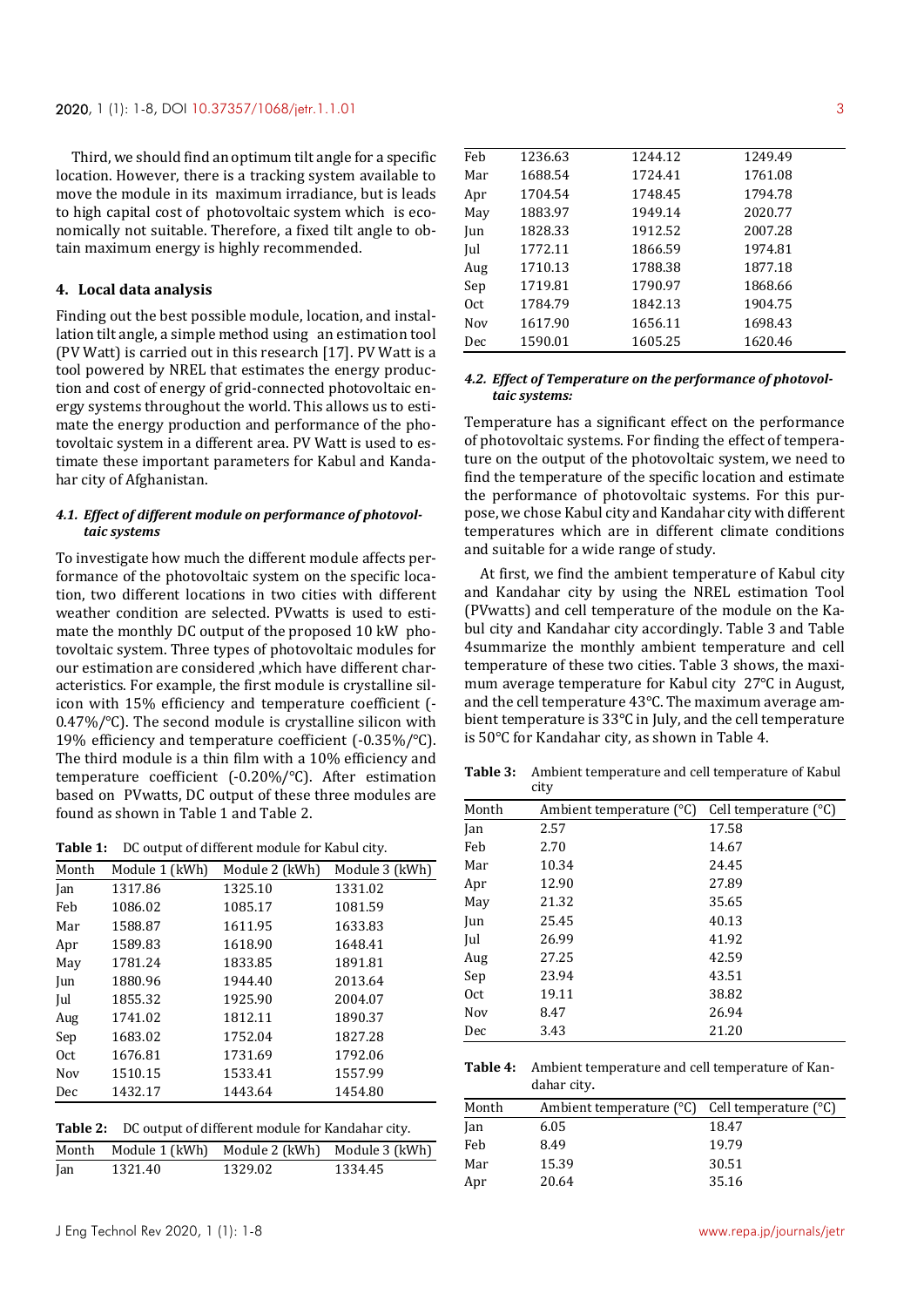Mohammadi K, et al. | Journal of Engineering and Technology Revolution 4

| May             | 26.22 | 39.82 |
|-----------------|-------|-------|
| Jun             | 31.50 | 47.24 |
| Jul             | 33.27 | 50.44 |
| Aug             | 31.16 | 47.15 |
| Sep             | 27.26 | 44.69 |
| 0 <sub>ct</sub> | 19.93 | 39.02 |
| <b>Nov</b>      | 15.34 | 34.81 |
| Dec             | 7.27  | 24.01 |

### *4.3. Effect of location on performance of photovoltaic systems*

In this part, we will investigate the effect of a different location on the performance of photovoltaic systems. It is previously discussed that two locations with different weather conditions, and different insolation are selected. These locations have different solar irradiance, and obviously, the different modules with different characters have a specific performance on each location.

The Kabul city and Kandahar city, which we chose for our investigation have 34.55°N latitude and 69.15°E longitude and 31.65°N latitude and 67.05°E longitude, respectively. Table 5, Table 6, and Table 7 show the DC output of three modules with different characteristics.

**Table 5:** Module 1 DC output of Kabul and Kandahar cities.

| Month | Kabul (kWh) | Kandahar (kWh) |
|-------|-------------|----------------|
| Jan   | 1317.86     | 1321.40        |
| Feb   | 1086.02     | 1236.63        |
| Mar   | 1588.87     | 1688.54        |
| Apr   | 1589.83     | 1704.54        |
| May   | 1781.24     | 1883.97        |
| Jun   | 1880.96     | 1828.33        |
| Jul   | 1855.32     | 1772.11        |
| Aug   | 1741.02     | 1710.13        |
| Sep   | 1683.02     | 1719.81        |
| Oct   | 1676.81     | 1784.79        |
| Nov   | 1510.15     | 1617.90        |
| Dec   | 1432.17     | 1590.01        |

| Table 6: Module 2 DC output of Kabul and Kandahar cities. |  |
|-----------------------------------------------------------|--|
|-----------------------------------------------------------|--|

| Month           | Kabul (kWh) | Kandahar (kWh) |
|-----------------|-------------|----------------|
| Jan             | 1325.10     | 1329.02        |
| Feb             | 1085.17     | 1244.12        |
| Mar             | 1611.95     | 1724.41        |
| Apr             | 1618.90     | 1748.45        |
| May             | 1833.85     | 1949.14        |
| Jun             | 1944.40     | 1912.52        |
| Jul             | 1925.90     | 1866.59        |
| Aug             | 1812.11     | 1788.38        |
| Sep             | 1752.04     | 1790.97        |
| 0 <sub>ct</sub> | 1731.69     | 1842.13        |
| Nov             | 1533.41     | 1656.11        |
| Dec             | 1443.64     | 1605.25        |

**Table 7:** Module 3 DC output of Kabul and Kandahar cities.

| Month | Kabul (kWh) | Kandahar (kWh) |
|-------|-------------|----------------|
| Jan   | 1331.02     | 1334.45        |
| Feb   | 1081.59     | 1249.49        |
| Mar   | 1633.83     | 1761.08        |
| Apr   | 1648.41     | 1794.78        |
| May   | 1891.81     | 2020.77        |
| Jun   | 2013.64     | 2007.28        |
| Jul   | 2004.07     | 1974.81        |
| Aug   | 1890.37     | 1877.18        |
| Sep   | 1827.28     | 1868.66        |
| 0ct.  | 1792.06     | 1904.75        |
| Nov   | 1557.99     | 1698.43        |
| Dec   | 1454.80     | 1620.46        |

### *4.4. The optimal tilt angle of photovoltaic module*

The optimal tilt angle as has been discussed in [12] which varies from month to month is evaluated based on PVwatts. In this section, optimal monthly, seasonal, and yearly tilt angle of the photovoltaic module is found which is demonstrated Table 8, 9, and 10, respectively.

#### **Table 8:** Monthly optimal tilt angle.

|                        | Monthly optimal title angle |                    |  |  |  |          |   |                |  |                                                 |
|------------------------|-----------------------------|--------------------|--|--|--|----------|---|----------------|--|-------------------------------------------------|
| City                   |                             |                    |  |  |  |          |   |                |  | Jan Feb Mar Apr May Jun Jul Aug Sep Oct Nov Dec |
| Kabul                  |                             | 60 48 36 22 10 4 8 |  |  |  |          |   | 18 34 48 58 62 |  |                                                 |
| Kandahar 56 46 34 20 6 |                             |                    |  |  |  | $\Omega$ | 4 | 15 31 46 56 60 |  |                                                 |

### **Table 9:** Seasonal optimal tilt angle.

| City        | Winter<br>(Dec-Feb) | Spring<br>(Mar-May) | Summer<br>$($ [un-Aug] $)$ | Fall<br>(Sep-Nov) |
|-------------|---------------------|---------------------|----------------------------|-------------------|
| Kabul       | 58                  | 22                  |                            | 46                |
| Kandahar 55 |                     | 20                  | h                          | 44                |

#### **Table 10:** Annually optimal tilt angle.

| City     | Yearly optimal title angle |
|----------|----------------------------|
| Kabul    | 33                         |
| Kandahar | 31                         |

The DC output of proposed 10kW system is analyzed for Kabul city and comparatively calculated in each level of tilt angle consideration as shown in Table 1.

**Table 11:** Performance of photovoltaic module at optimal tilt angle in Kabul city

| Month | (monthly)<br>(kWh) | Optimal tilt angle Optimal tilt angle Optimal tilt angle<br>(seasonal)<br>(kWh) | (annual)<br>(kWh) |
|-------|--------------------|---------------------------------------------------------------------------------|-------------------|
| Jan   | 1317.86            | 1317.96                                                                         | 1212.64           |
| Feb   | 1086.02            | 1073.72                                                                         | 1059.35           |
| Mar   | 1588.87            | 1547.66                                                                         | 1586.13           |
| Apr   | 1589.83            | 1589.83                                                                         | 1568.85           |
| May   | 1781.24            | 1752.43                                                                         | 1678.30           |
| Jun   | 1880.96            | 1874.36                                                                         | 1698.42           |
| Jul   | 1855.32            | 1854.64                                                                         | 1712.81           |
| Aug   | 1741.02            | 1726.81                                                                         | 1692.25           |
| Sep   | 1683.02            | 1675.76                                                                         | 1682.98           |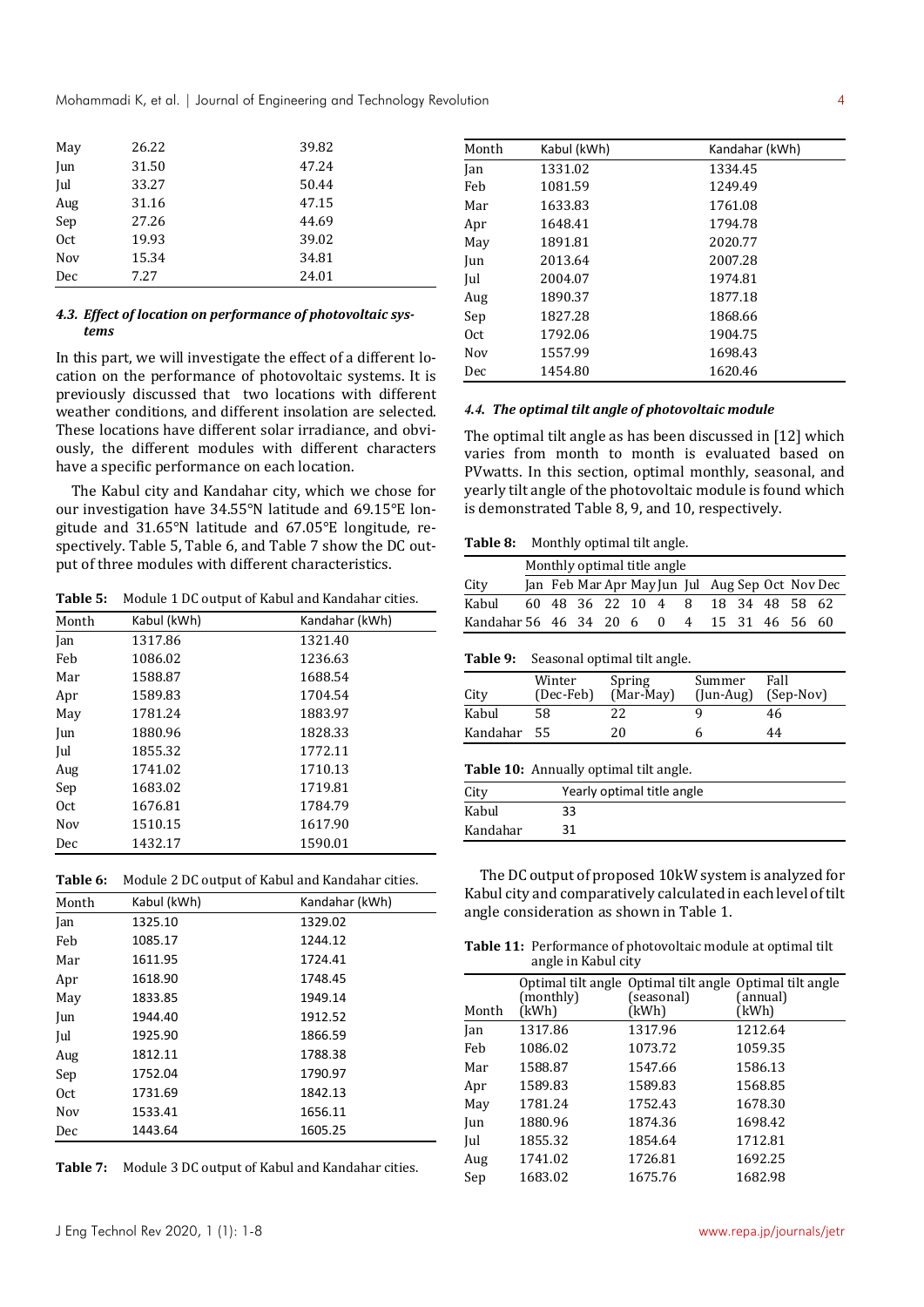### **2020**, 1 (1): 1-8, DOI 10.37357/1068/jetr.1.1.01 5

| 0 <sub>ct</sub> | 1676.81 | 1482.48 | 1629.19 |
|-----------------|---------|---------|---------|
| <b>Nov</b>      | 1510.15 | 1385.39 | 1392.27 |
| Dec             | 1432.17 | 1428.88 | 1281.18 |

#### **5. Result and discussion**

### *5.1. Effect of different modules on performance of photovoltaic systems*

For having the better realization of different modules and how it performs on the different locations and climate conditions, figure 1 to 4 illustrate the performance of each module for Kabul and Kandahar, respectively. These graphs reveal that how different modules perform, and clarify that the thin film with 10% efficiency and temperature coefficient (-0.20%/℃), has the best performance for Kabul and Kandahar city. The second-best performance is discovered from module 2 which is crystalline silicon and has 19% efficiency and with temperature coefficient (-0.35%/℃). Module 1 as crystalline silicon with 15% efficiency and temperature coefficient (-0.47%/℃), has less performance than the module 2 and module 3.

The estimation of the energy output of 10 kW reveals that for Kabul, module 1 generates 19,143.34 kWh, module 2 generates 19,618.2 kWh, and module 3 generates 20,126.93 kWh annually. For Kandahar city, module 1generates 19,858.22 kWh, module 2 generates 20,457.16 kWh, and module 3 generates 21,112.21 kWh annually. Figure 2 and 4 show the annual energy generation of Kabul and Kandahar city, respectively. Finally, Module 3 (thin film with 10% efficiency and temperature coefficient (-0.20%/℃)) is found to be with best results for Kabul and Kandahar. Using thin-film module for 10 kW photovoltaic system in Kabul city, we achieve 508.73 kWh more energy annually than using crystalline silicon with 19% efficiency with temperature coefficient (-0.35%/℃). Moreover, it can be achieved 983.59 kWh more energy annually than using crystalline silicon with 15% efficiency with temperature coefficient (-0.47%/℃).

In Kandahar city, If we use a thin film module for 10 kW photovoltaic system we can achieve 655.05 kWh more energy annually than using crystalline silicon with 19% efficiency with temperature coefficient (-0.35%/℃). Also, we can achieve 1253.99 kWh more energy annually than using crystalline silicon with 15% efficiency with temperature coefficient (-0.47%/℃).



**Figure 1.** Graphs of DC output of different module for the Kabul city.



**Figure 2.** Annual DC output estimation of different modules for Kabul city.



**Figure 3.** Graph of DC output of different module for Kandahar city.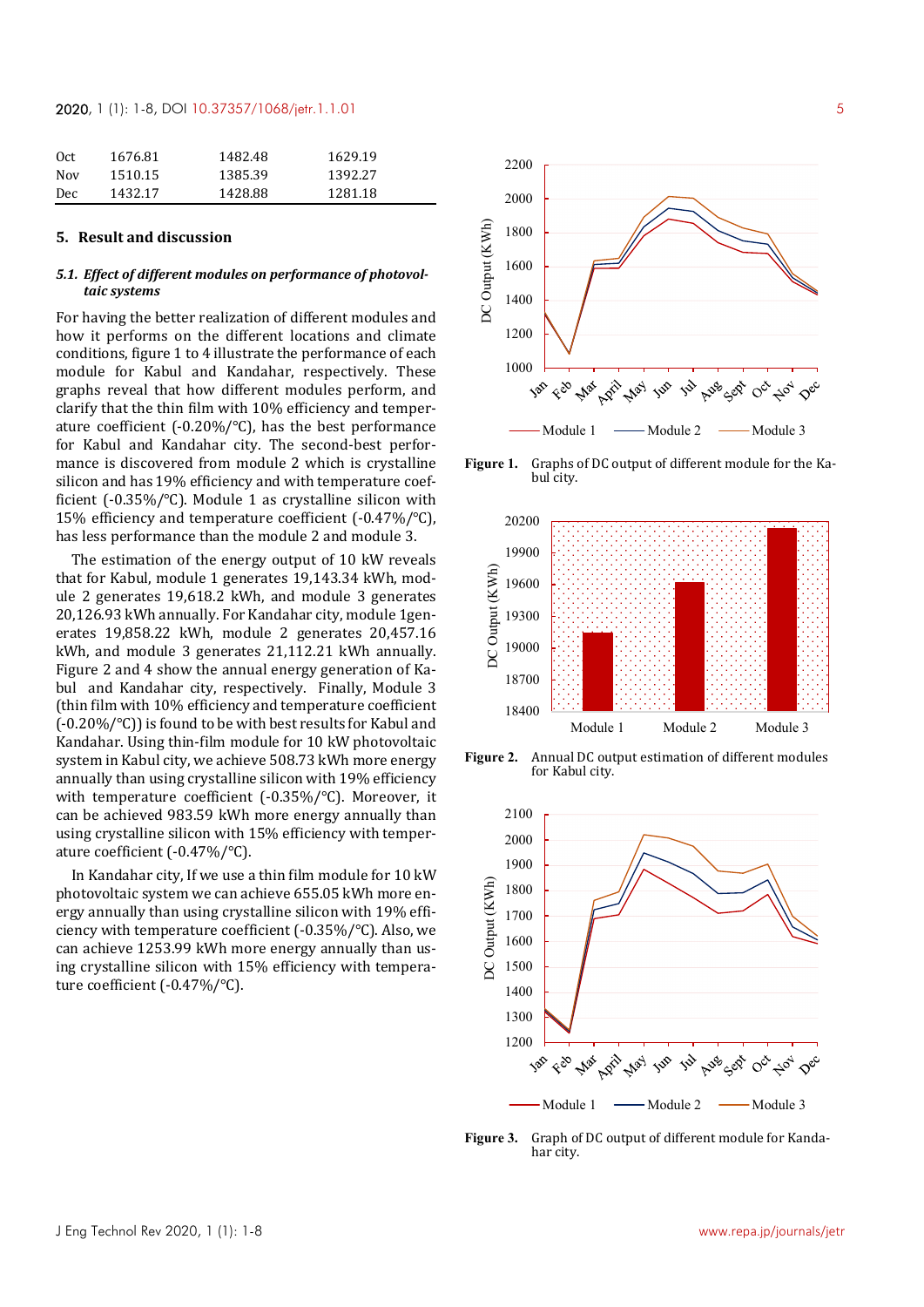

**Figure 4.** Annual DC output estimation of different modules for Kandahar city.

#### *5.2. Effect of temperature on the performance of photovoltaic systems:*

The cell temperature not only changes with ambient temperatures but also change with insolation on the cells. The small part of the insolation is converted to the electricity by photovoltaic cell and the other part of insolation absorbs and changes to heat. This causes to having cell temperature more than the ambient temperature [18,19]. Figure 4 shows the monthly variation of cell temperature for Kabul and Kandahar city. We realize that the cell temperature on the Kandahar varies widely from Kabul city during the year.



**Figure 5.** Cell temperature of Kabul and Kandahar city.

From this investigation, We found that how much power the 10kW photovoltaic system generates when using different modules with different temperature coefficients as well as having different temperature conditions. For example, in Kabul city, the thin-film module with 10% efficiency and  $(-0.20\%/°C)$ , generates 4.8%, 2.5% more energy than the crystalline silicon modules with 15% efficiency and (-0.47%/℃ ) temperature coefficient and 19% efficiency and (-0.35%/℃ ) temperature coefficient. For Kandahar city, the thin-film module with 10% efficiency and (-0.20%/℃ ), generates 6%, 3.1% more energy than the crystalline silicon modules with 15% efficiency and (- 0.47%/℃ ) temperature coefficient and 19% efficiency and (-0.35%/℃ ) temperature coefficient. In result, the temperature has a significant effect on the performance of the photovoltaic system which a module with 10% efficiency and low-temperature coefficient has better performance than the modules with 15% and 19% efficiency with temperature coefficient (-0.47%/℃) and (-  $0.35\%/°C$ ).

### *5.3. Effect of location on performance of photovoltaic systems:*

The output of three modules in Kabul and Kandahar reveal that the module with large temperature coefficient (module 1 with -0.47%/℃ temperature coefficient) in hot weather at Kandahar city has less performance than for Kabul city and the performance of module with less temperature coefficient (module 3 with -0.20%/℃ temperature coefficient) on the hot month of Kandahar city has less variation compare to Kabul city.

### *5.4. Proposed tilt angle of photovoltaic module:*

Finally, the effect of tilt angle on the output performance of photovoltaic systems is found accordingly. By changing the tilt angle monthly for Kabul city, 433.38 kWh more energy is achievable than the seasonal and annual changing options. Also, we can achieve 948.91 kWh more energy than the fixed tilt angle during the year (see fig.8).

For Kandahar city also monthly changing of tilt angle results on 338.12 kWh more energy than the seasonal changing during a year. 1033.77 kWh more energy is achievable than the fixed tilt angle during the year as well (figure 9).



**Figure 6.** Graph of DC output of optimal tilt angle of Kabul city.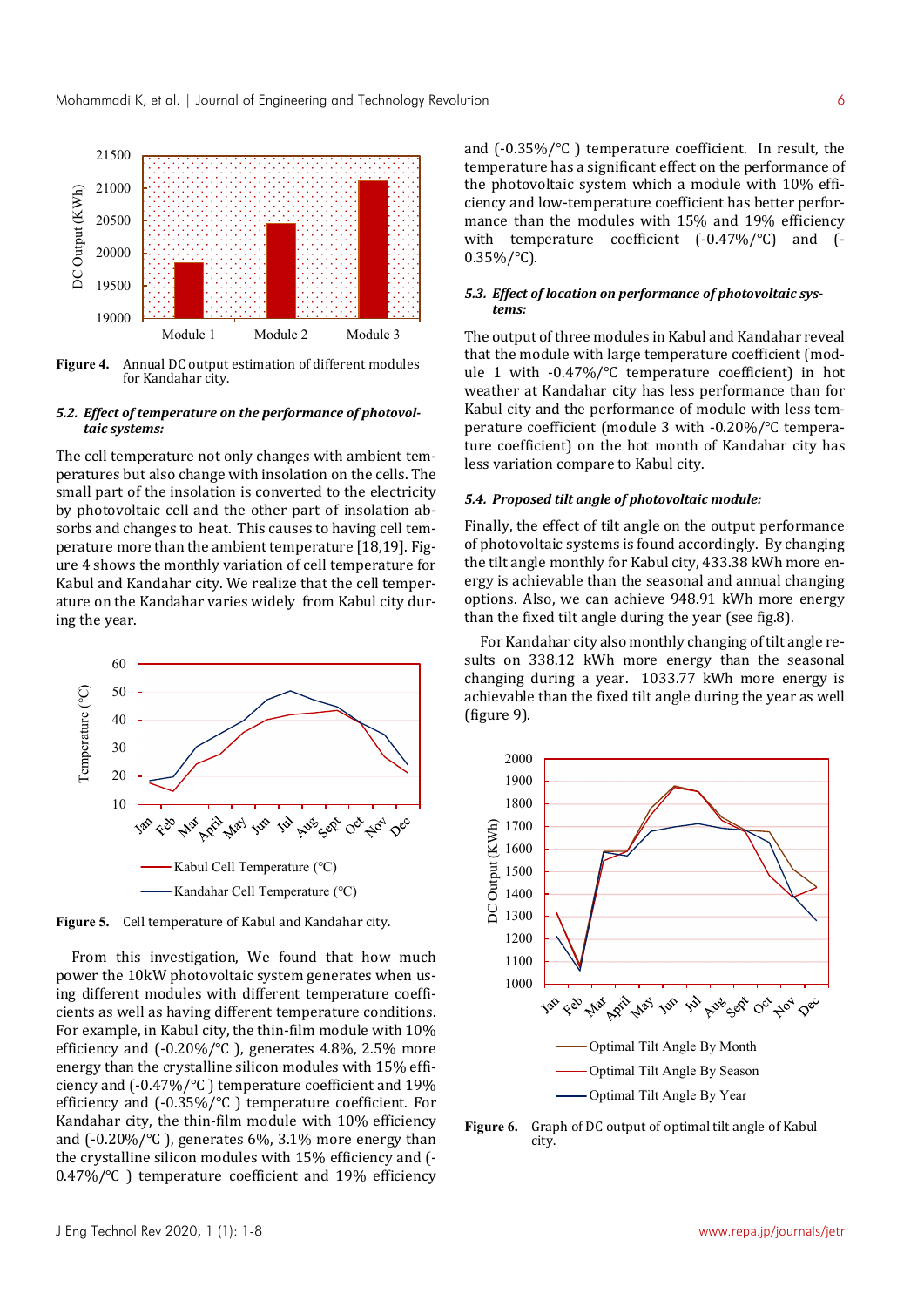

**Figure 7.** Optimal tilt angle.

### **6. Cost analysis**

A cost analysis is considered to demonstrate saving from the implementation of proposed approach. Three modules, two locations, different optimal tilt angles, and a 10kW photovoltaic system are utilized for this analysis. First, we find that how much we can save money by using the best module, as we found previously. The best module with the best performance for Kabul and Kandahar city is thin film with 10% efficiency and (-0.20%/℃) temperature coefficient. The thin-film module has the lowest cost as well as the best performance among these three modules.

By investigating the cost of energy-saving, using the residential electricity price of DABs (0.038 % per kWh) for Kabul city, it reveals that thin-film module saves 19.33\$ more money annually than using crystalline silicon with 19% efficiency, and we can save 37.37\$ more money annually than using crystalline silicon with 15% efficiency. For the case of Kandahar city, it reveals that using thin-film can save 24.89\$ more money annually than using crystalline silicon with 19% efficiency, and we can save 47.65\$ more money annually than using crystalline silicon with 15% efficiency.

For Kabul city, if we change the tilt angle monthly, we can save 16.46\$ more money than the seasonal changing of tilt angle or change the tilt angle of the module four times annually. Also, we can save 36.05\$ more money than the fixed tilt angle during the year. For Kandahar city, if we change the tilt angle monthly, we can save 12.84\$ more money than the seasonal changing of tilt angle. Also, we can save 39.28\$ more than the fixed tilt angle during the year.

#### **7. Conclusion**

In Conclusion, the modules with low and high-temperature coefficients have a significant effect on the performance of photovoltaic systems. As it was found that the module with 10% efficiency and with a low-temperature coefficient has better performance than the module with the 15% and 19% efficiency with a high-temperature coefficient. Moreover, the location as another important factor also is found as a significant effect on the performance of the photovoltaic system. For example, the Kandahar city generates 715 kWh, 839 kWh, and 985 kWh more energy annually than the Kabul city by modules 1, 2, and 3, respectively. Finally, for Kabul city, changing the tilt angle monthly, provides 433 kWh and 949 kWh more energy than the changing tilt angle seasonal and annually. For Kandahar city, if we change the tilt angle monthly, it generates 338 kWh and 1034 kWh more energy than the changing tilt angle seasonal and annually. This study besides preliminary calculations contributes to future consideration of photovoltaic in Afghanistan as well as providing background knowledge on factors affecting such systems. The future extended version of this study will focus on comparing several methods and algorithms in the literature to apply in different models as well as completing the analysis for rest of the cities in Afghanistan.

### **References**

- [1] Danish MSS, Yona A, Senjyu T (**2014**) "Pre-design and life cycle cost analysis of a hybrid power system for rural and remote communities in Afghanistan" *The Journal of Engineering-IET* (vol. 2014, no. 8, pp. 438–444) https://doi.org/10.1049/joe.2014.0172
- [2] Danish MSS, Sabory NR, Danish SMS, Ludin GA, Yona A, et al. (**2016**) "An Open-door Immature Policy for Rural Electrification: A Case Study of Afghanistan" *International Journal of Sustainable and Green Energy* (vol. 6, no. 3, pp. 8–13) https://doi.org/10.11648/j.ijrse.s.2017060301.12
- [3] Yaqobi MA, Matayoshi H, Danish MSS, Urakaki N, Howlader AM, et al. (**2018**) "Control and Energy Management Strategy of Standalone DC Microgrid Cluster using PV and Battery Storage for Rural Application" *International Journal of Power and Energy Research* (vol. 2, no. 4, pp. 53–68) https://doi.org/10.22606/ijper.2018.24001
- [4] Susowake Y, Ibrahimi AM, Danish MSS, Senjyu T, Howlader AM, et al. (**2018**) "Multi-Objective Design of Power System Introducing Seawater Electrolysis Plant for Remote Island" IEEE Innovative Smart Grid Technologies - Asia (ISGT Asia) Singapore, Singapore, *IEEE* - pp. 908–911. https://doi.org/10.1109/ISGT-Asia.2018.8467912 (https://ieeexplore.ieee.org/document/8467912)